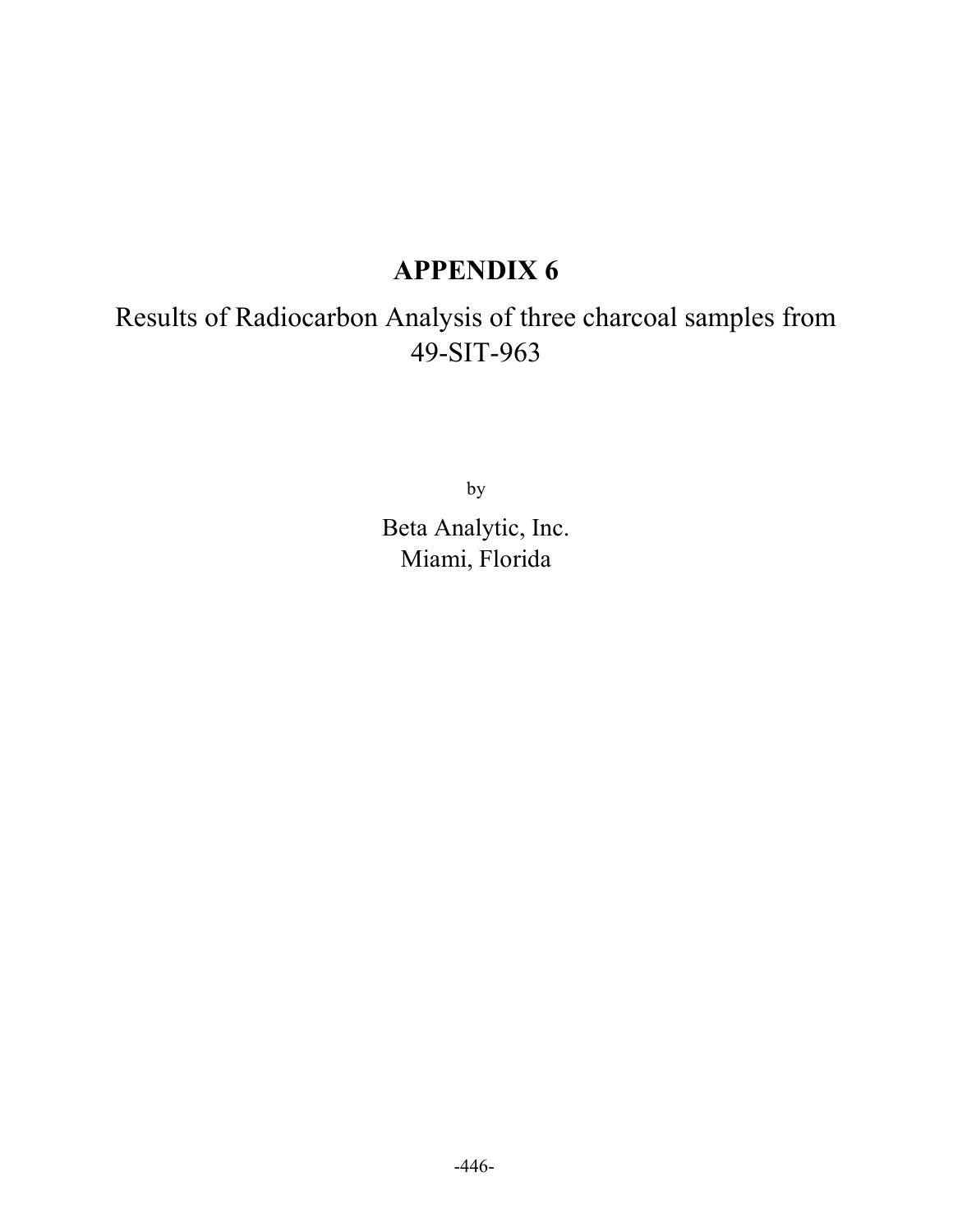

Consistent Accuracy... ...Delivered On-time Beta Analytic Inc. 4985 SW 74 Court Miami, Florida 33155 USA Tel: 305 667 5167 Fax: 305 663 0964 Beta@radiocarbon.com www.radiocarbon.com

**Darden Hood** President

**Ronald Hatfield Christopher Patrick Deputy Directors** 

September 10, 2012

Mr. James J. Kinsman Tongass National Forest Sitka Ranger District 204 Siginaka Way Sitka, AK 99835 USA

RE: Radiocarbon Dating Results For Samples SIT-62-12-1 TP-7, SIT-62-12-2 TP-7

Dear Mr. Kinsman:

Enclosed are the radiocarbon dating results for two samples recently sent to us. They each provided plenty of carbon for accurate measurements and all the analyses proceeded normally. The report sheet contains the dating result, method used, material type, applied pretreatment and two-sigma calendar calibration result (where applicable) for each sample.

You will notice that Beta-329470 (SIT-62-12-1 TP-7) is reported with the units "pMC" rather than BP. "pMC" stands for "percent modern carbon". Results are reported in the pMC format when the analyzed material had more <sup>14</sup>C than did the modern (AD 1950) reference standard. The source of this "extra" <sup>14</sup>C in the atmosphere is thermo-nuclear bomb testing which on-set in the 1950s. Its presence generally indicates the material analyzed was part of a system that was respiring carbon after the on-set of the testing (AD 1950s). On occasion, the two sigma lower limit will extend into the time region before this "bomb-carbon" onset (i.e. less than 100 pMC). In those cases, there is some probability for 18th, 19th, or 20th century antiquity.

We analyzed these samples on a sole priority basis. No students or intern researchers who would necessarily be distracted with other obligations and priorities were used in the analyses. We analyzed them with the combined attention of our entire professional staff.

Information pages are enclosed with the mailed copy of this report. They should answer most of questions you may have. If they do not, or if you have specific questions about the analyses, please do not hesitate to contact us. Someone is always available to answer your questions.

The cost of the analysis was charged to the VISA card provided. As always, if you have any questions or would like to discuss the results, don't hesitate to contact me.

Sincerely,

Karden Hood **Digital signature on file**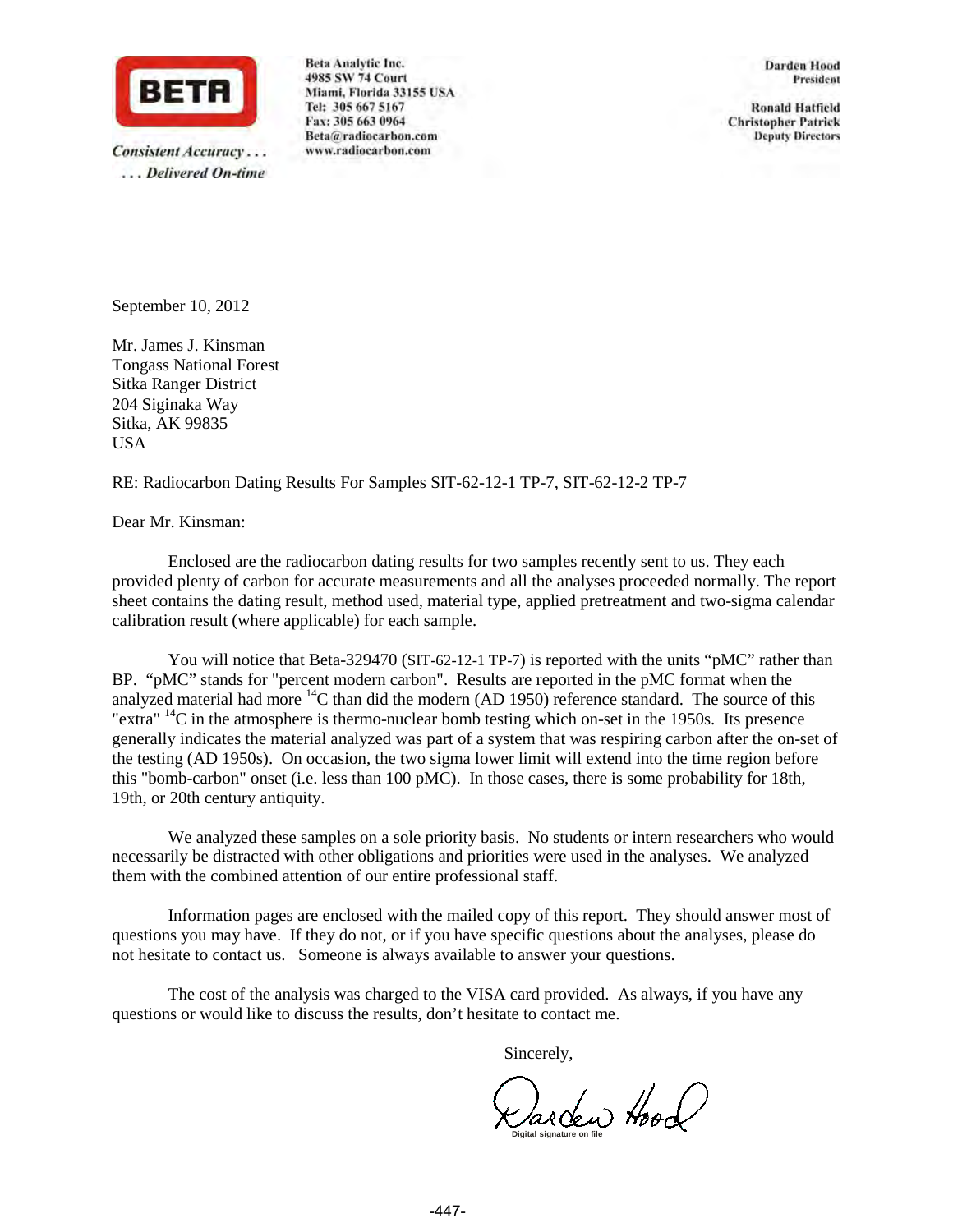**BETA ANALYTIC INC.** 

DR. M.A. TAMERS and MR. D.G. HOOD

4985 S.W. 74 COURT **MIAMI, FLORIDA, USA 33155** PH: 305-667-5167 FAX:305-663-0964 beta@radiocarbon.com

## **REPORT OF RADIOCARBON DATING ANALYSES**

**BETA** 

Mr. James J. Kinsman Report Date: 9/10/2012

Tongass National Forest Material Received: 8/31/2012

| Sample Data                                                                                                               | Measured<br>Radiocarbon Age                                | 13C/12C<br>Ratio              | Conventional<br>Radiocarbon Age(*) |
|---------------------------------------------------------------------------------------------------------------------------|------------------------------------------------------------|-------------------------------|------------------------------------|
| Beta - 329470                                                                                                             | $10 + (-20)$ BP                                            | $-27.0 \frac{\omega}{\omega}$ | $100.2 + -0.3$ pMC                 |
| $SAMPLE: SIT-62-12-1 TP-7$                                                                                                |                                                            |                               |                                    |
| ANALYSIS : AMS-Standard delivery                                                                                          |                                                            |                               |                                    |
| MATERIAL/PRETREATMENT : (charred material): acid/alkali/acid                                                              |                                                            |                               |                                    |
| COMMENT: The reported result indicates an age of post 0 BP and has been reported as a % of the modern reference standard, |                                                            |                               |                                    |
| indicating the material was living about the last 60 years or so ("pMC" = percent modern carbon).                         |                                                            |                               |                                    |
|                                                                                                                           |                                                            |                               |                                    |
| Beta - 329471                                                                                                             | $50 + (-30)$ BP                                            | $-26.7 \frac{\omega}{\omega}$ | $20 + -30$ BP                      |
| $SAMPLE: SIT-62-12-2 TP-7$                                                                                                |                                                            |                               |                                    |
| ANALYSIS : AMS-Standard delivery                                                                                          |                                                            |                               |                                    |
| MATERIAL/PRETREATMENT : (charred material): acid/alkali/acid                                                              |                                                            |                               |                                    |
| 2 SIGMA CALIBRATION :                                                                                                     | Cal AD 1890 to 1900 (Cal BP 60 to 50) and Cal AD Post 1950 |                               |                                    |

Dates are reported as RCYBP (radiocarbon years before present, "present" = AD 1950). By international convention, the modern reference standard was 95% the 14C activity of the National Institute of Standards and Technology (NIST) Oxalic Acid (SRM 4990C) and calculated using the Libby 14C half-life (5568 years). Quoted errors represent 1 relative standard deviation statistics (68% probability) counting errors based on the combined measurements of the sample, background, and modern reference standards. Measured 13C/12C ratios (delta 13C) were calculated relative to the PDB-1 standard.

The Conventional Radiocarbon Age represents the Measured Radiocarbon Age corrected for isotopic fractionation, calculated using the delta 13C. On rare occasion where the Conventional Radiocarbon Age was calculated using an assumed delta 13C, the ratio and the Conventional Radiocarbon Age will be followed by "\* The Conventional Radiocarbon Age is not calendar calibrated. When available, the Calendar Calibrated result is calculated from the Conventional Radiocarbon Age and is listed as the "Two Sigma Calibrated Result" for each sample.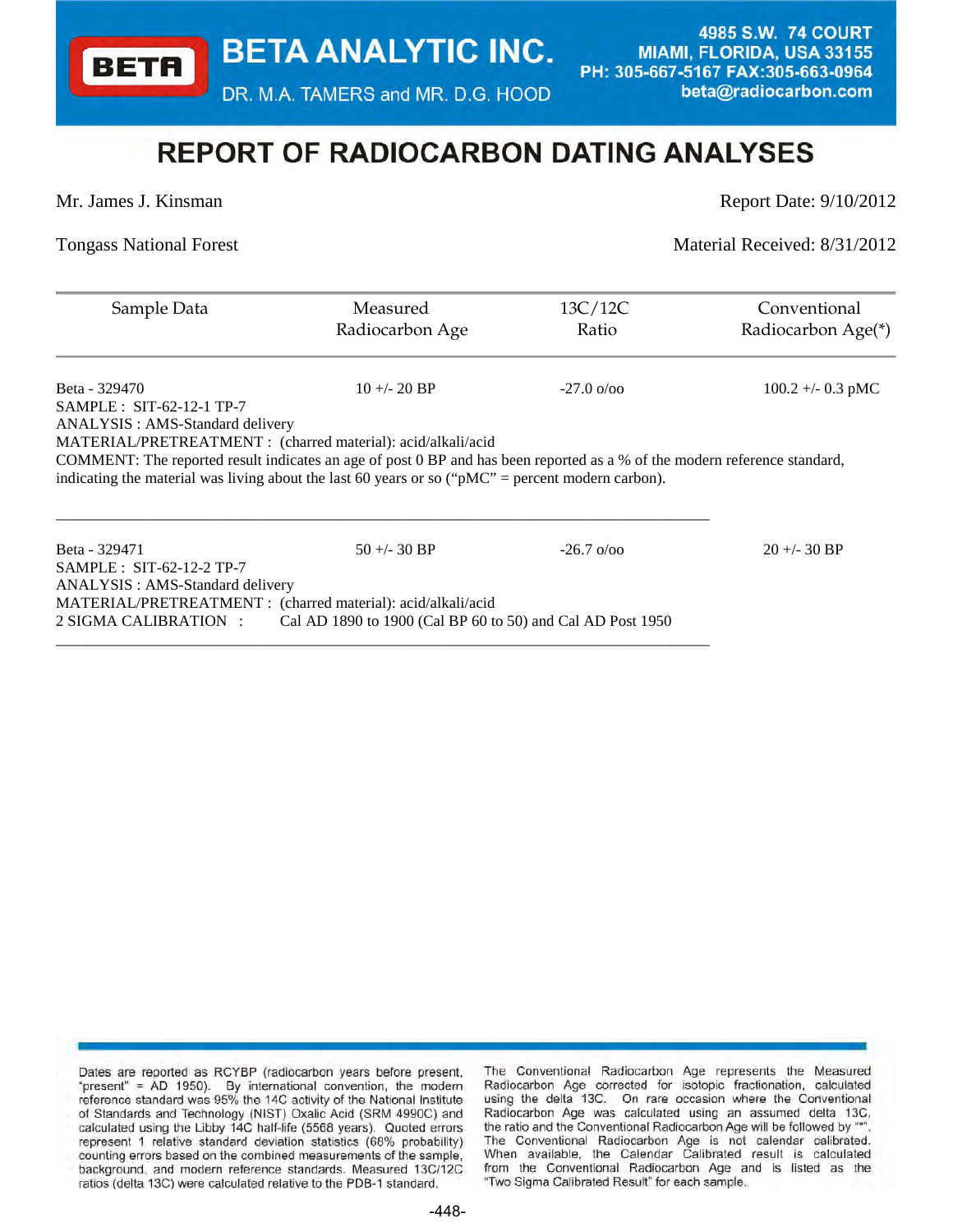### **CALIBRATION OF R ADIOCARBON AGE TO CALENDAR YEARS**



### **Beta Analytic Radiocarbon D ating Laboratory**

*49 8 5 S .W. 7 4t h C our t, Mia mi , F lo r id a 3 3 15 5 • Tel: (3 0 5)66 7 -5 16 7 • F ax: (3 05)6 6 3-09 64 • E -M a il: be ta@ ra dioca rb on.co m*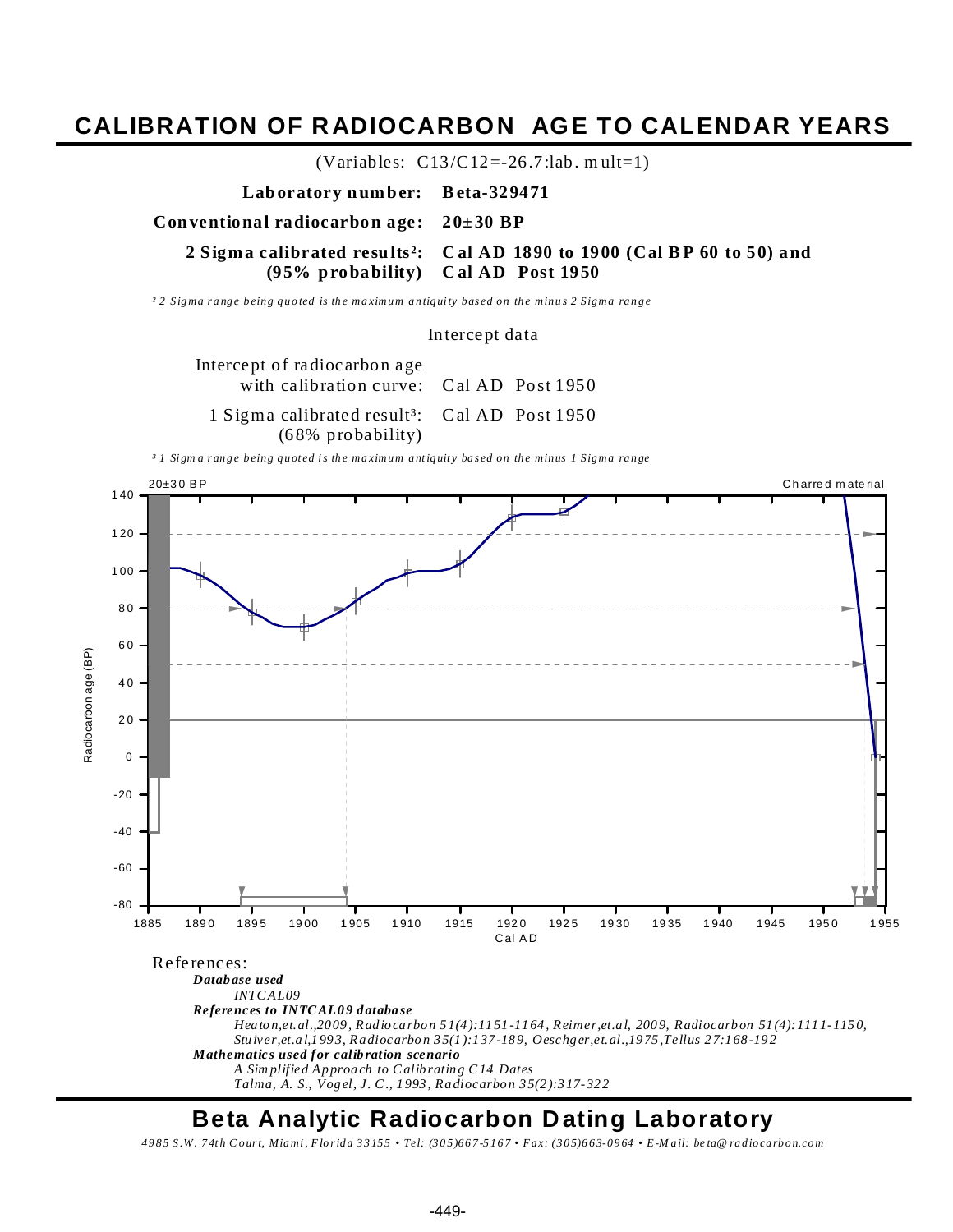

Consistent Accuracy... ...Delivered On-time Beta Analytic Inc. 4985 SW 74 Court Miami, Florida 33155 USA Tel: 305 667 5167 Fax: 305 663 0964 Beta@radiocarbon.com www.radiocarbon.com

**Darden Hood** President

**Ronald Hatfield Christopher Patrick Deputy Directors** 

December 1, 2015

Mr. Dave McMahan McMahan Consulting 446 E. 23rd Ave. Anchorage, AK 99503 United States

RE: Radiocarbon Dating Result For Sample NEVA 2015-1

#### Dear Mr. McMahan:

Enclosed is the radiocarbon dating result for one sample recently sent to us. As usual, specifics of the analysis are listed on the report with the result and calibration data is provided where applicable. The Conventional Radiocarbon Age has been corrected for total fractionation effects and where applicable, calibration was performed using 2013 calibration databases (cited on the graph pages).

The web directory containing the table of results and PDF download also contains pictures, a cvs spreadsheet download option and a quality assurance report containing expected vs. measured values for 3-5 working standards analyzed simultaneously with your samples.

The reported result is accredited to ISO/IEC 17025:2005 Testing Accreditation PJLA #59423 standards and all pretreatments and chemistry were performed here in our laboratories and counted in our own accelerators here in Miami. Since Beta is not a teaching laboratory, only graduates trained to strict protocols of the ISO/IEC 17025:2005 Testing Accreditation PJLA #59423 program participated in the analysis.

As always Conventional Radiocarbon Ages and sigmas are rounded to the nearest 10 years per the conventions of the 1977 International Radiocarbon Conference. When counting statistics produce sigmas lower than  $+/- 30$  years, a conservative  $+/- 30$  BP is cited for the result. The reported d13C was measured separately in an IRMS (isotope ratio mass spectrometer). It is NOT the AMS d13C which would include fractionation effects from natural, chemistry and AMS induced sources.

When interpreting the result, please consider any communications you may have had with us regarding the sample. As always, your inquiries are most welcome. If you have any questions or would like further details of the analysis, please do not hesitate to contact us.

The cost of the analysis was charged to the VISA card provided. Thank you. As always, if you have any questions or would like to discuss the results, don't hesitate to contact me.

**Digital signature on file** Sincerely,<br>Sarden Hood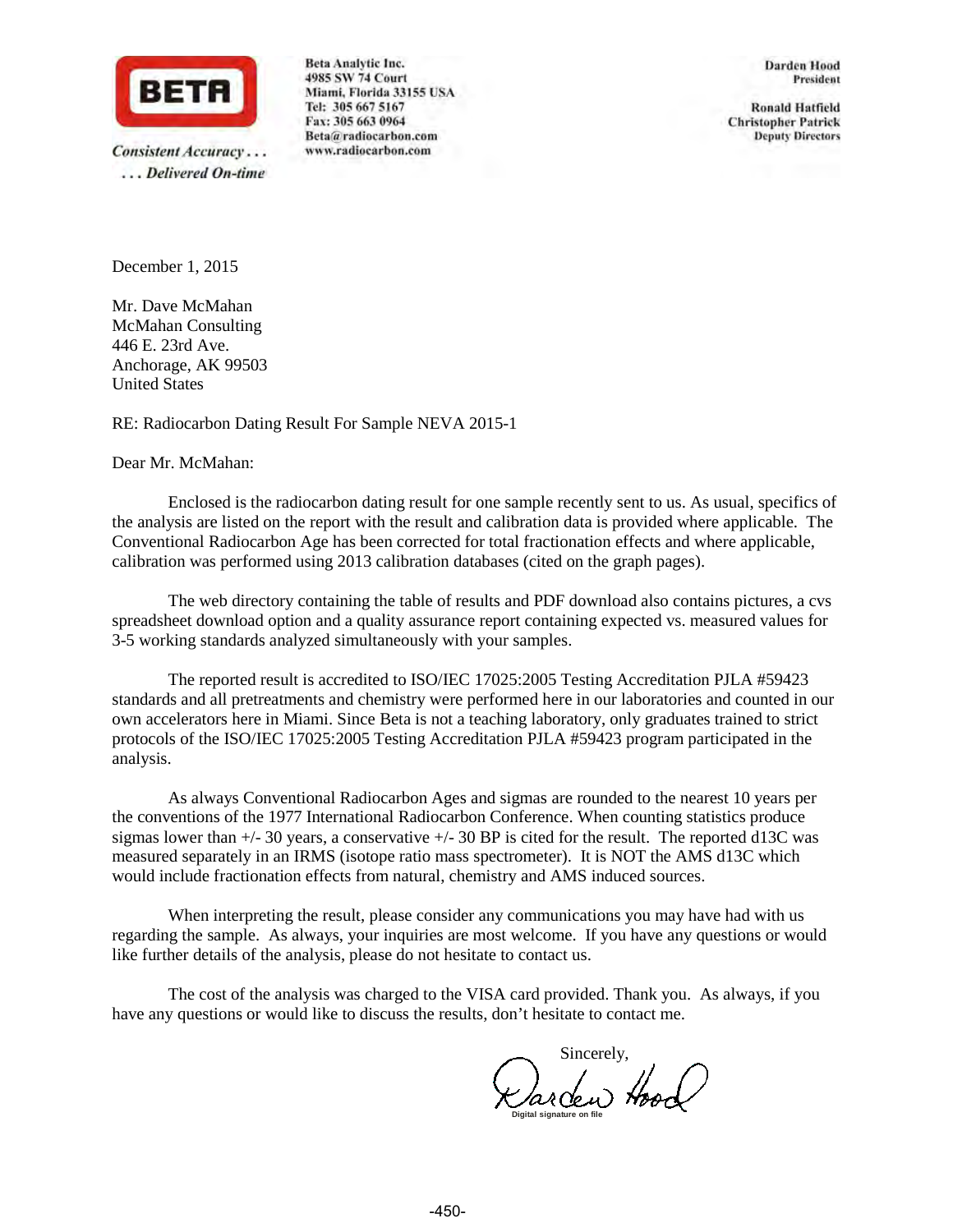**BETA ANALYTIC INC.** 

DR. M.A. TAMERS and MR. D.G. HOOD

\_\_\_\_\_\_\_\_\_\_\_\_\_\_\_\_\_\_\_\_\_\_\_\_\_\_\_\_\_\_\_\_\_\_\_\_\_\_\_\_\_\_\_\_\_\_\_\_\_\_\_\_\_\_\_\_\_\_\_\_\_\_\_\_\_\_\_\_\_\_\_\_\_\_\_\_\_\_\_\_\_\_\_\_

4985 S.W. 74 COURT **MIAMI, FLORIDA, USA 33155** PH: 305-667-5167 FAX:305-663-0964 beta@radiocarbon.com

# **REPORT OF RADIOCARBON DATING ANALYSES**

**BETA** 

Mr. Dave McMahan Report Date: 12/1/2015

McMahan Consulting Material Received: 11/20/2015

| Sample Data                            | Measured<br>Radiocarbon Age                                                                                        | d13C                    | Conventional<br>Radiocarbon Age(*) |
|----------------------------------------|--------------------------------------------------------------------------------------------------------------------|-------------------------|------------------------------------|
| Beta - 424507<br>$SAMPLE: NEVA 2015-1$ | $110 + (-30)$ BP                                                                                                   | $-26.3 \frac{\pi}{900}$ | $90 + (-30)$ BP                    |
| ANALYSIS : AMS-Standard delivery       | MATERIAL/PRETREATMENT : (charred material): acid/alkali/acid                                                       |                         |                                    |
| 2 SIGMA CALIBRATION :                  | Cal AD 1685 to 1735 (Cal BP 265 to 215) and Cal AD 1805 to 1930 (Cal BP 145 to 20) and Post<br>AD 1950 (Post BP 0) |                         |                                    |

Dates are reported as RCYBP (radiocarbon years before present, "present" = AD 1950). By international convention, the modern reference standard was 95% the 14C activity of the National Institute of Standards and Technology (NIST) Oxalic Acid (SRM 4990C) and calculated using the Libby 14C half-life (5568 years). Quoted errors represent 1 relative standard deviation statistics (68% probability) counting errors based on the combined measurements of the sample, background, and modern reference standards. Measured 13C/12C ratios (delta 13C) were calculated relative to the PDB-1 standard.

The Conventional Radiocarbon Age represents the Measured Radiocarbon Age corrected for isotopic fractionation, calculated using the delta 13C. On rare occasion where the Conventional Radiocarbon Age was calculated using an assumed delta 13C, the ratio and the Conventional Radiocarbon Age will be followed by "\* The Conventional Radiocarbon Age is not calendar calibrated. When available, the Calendar Calibrated result is calculated from the Conventional Radiocarbon Age and is listed as the "Two Sigma Calibrated Result" for each sample.